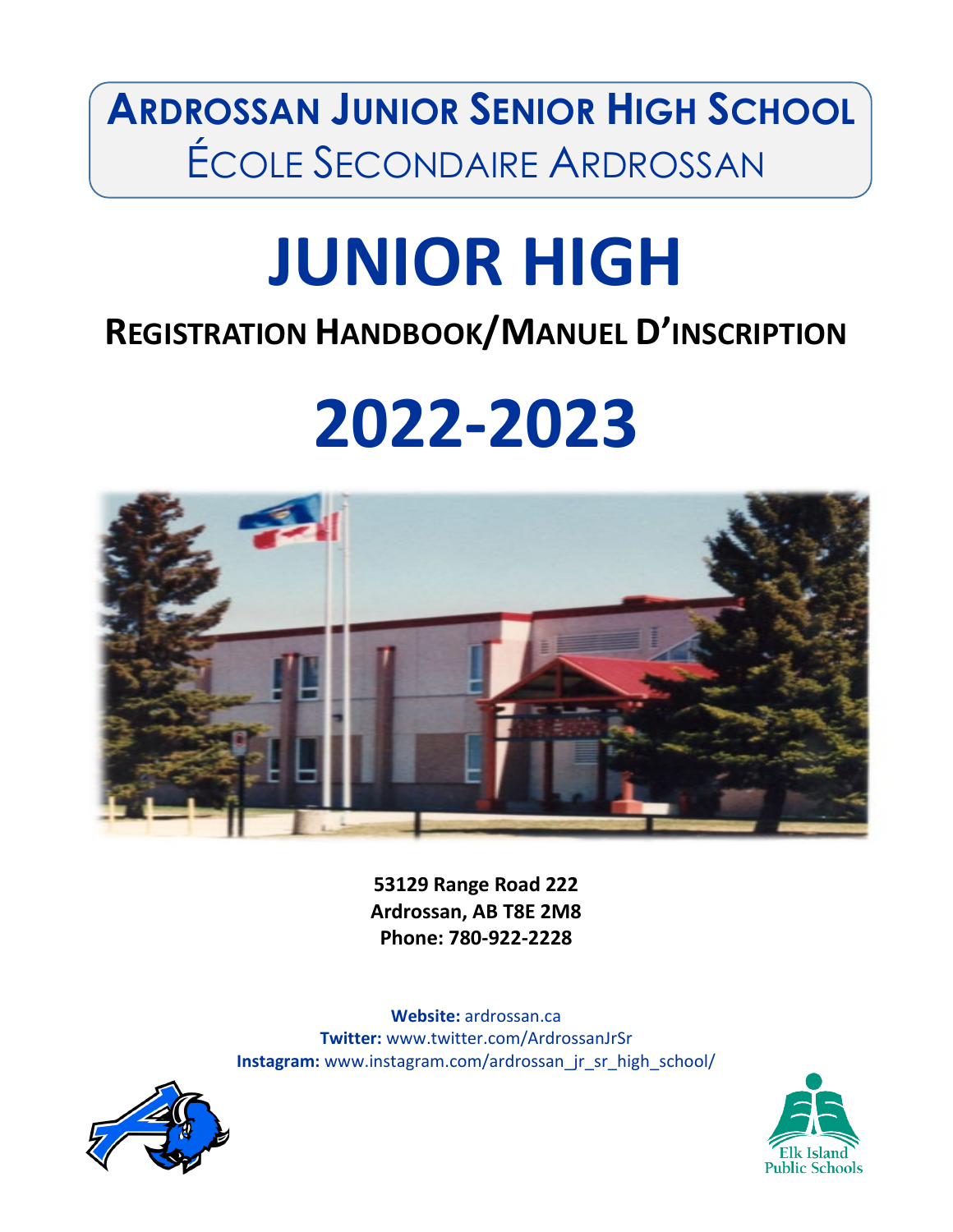# **TABLE OF CONTENTS**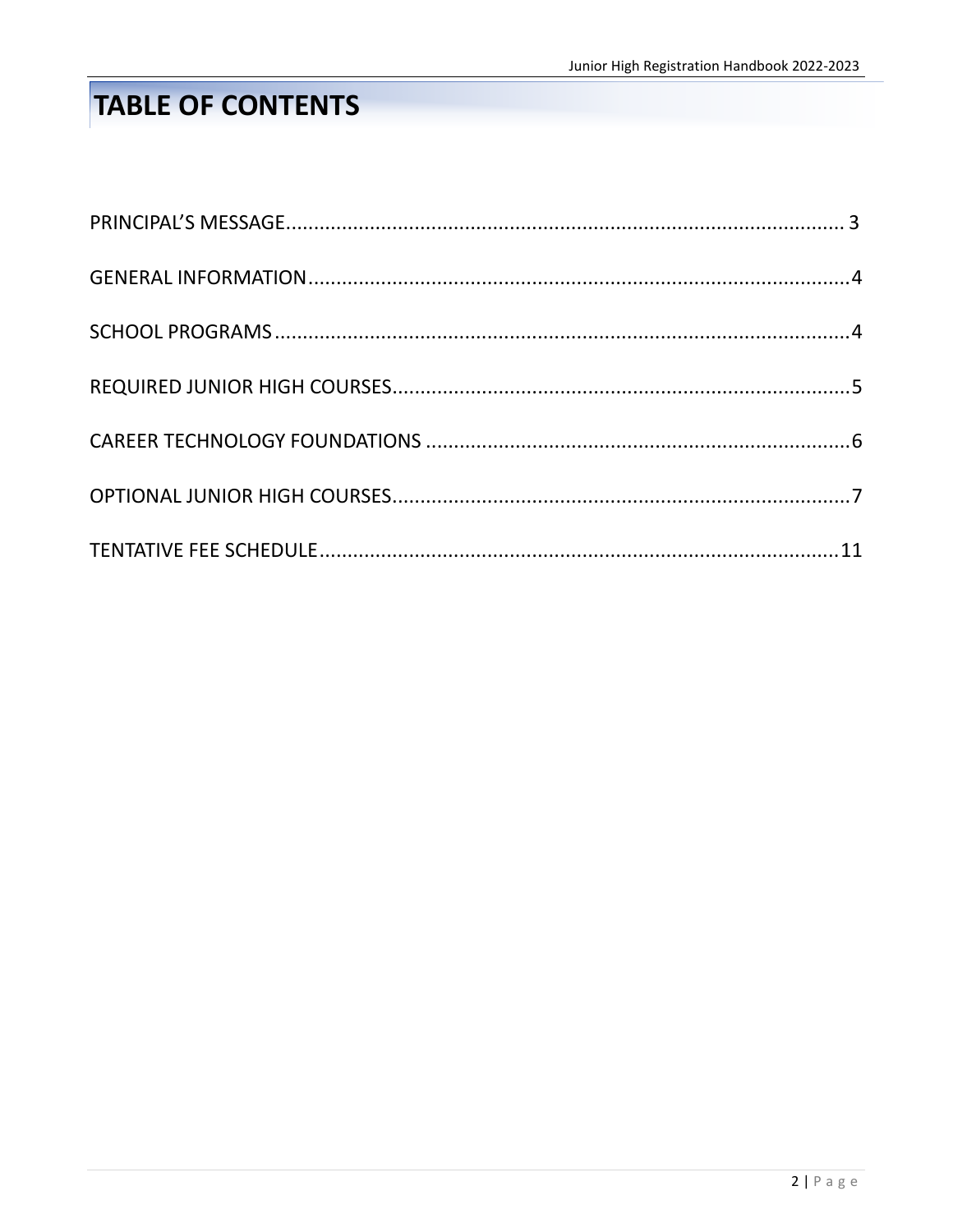# **PRINCIPAL'S MESSAGE / Mots du directeur**



On behalf of the Ardrossan staff, I would like to welcome you to the 2022-2023 school year. We extend a very special welcome to students new to our school and particularly to our grade 7 students who are just starting their junior high school career. Registration procedures at Ardrossan Junior Senior High School emphasize an individualized, personal approach. The counsellors and administrators will be pleased to assist you and your parents/guardians in making your decisions.

We are proud of our outstanding results in every category of Alberta Education's Provincial Achievement Tests and Accountability Pillars. Our students meet or exceed Provincial and Elk Island Public Schools results. We congratulate our parents/guardians, staff, and students for their perseverance, hard work, skill and enthusiasm and for contributing to outstanding student performance at our school in academics, athletics, arts and citizenship.

**Miss MJ Nam, Principal**

Dream Believe Achieve

Rêvez Croyez Accomplissez

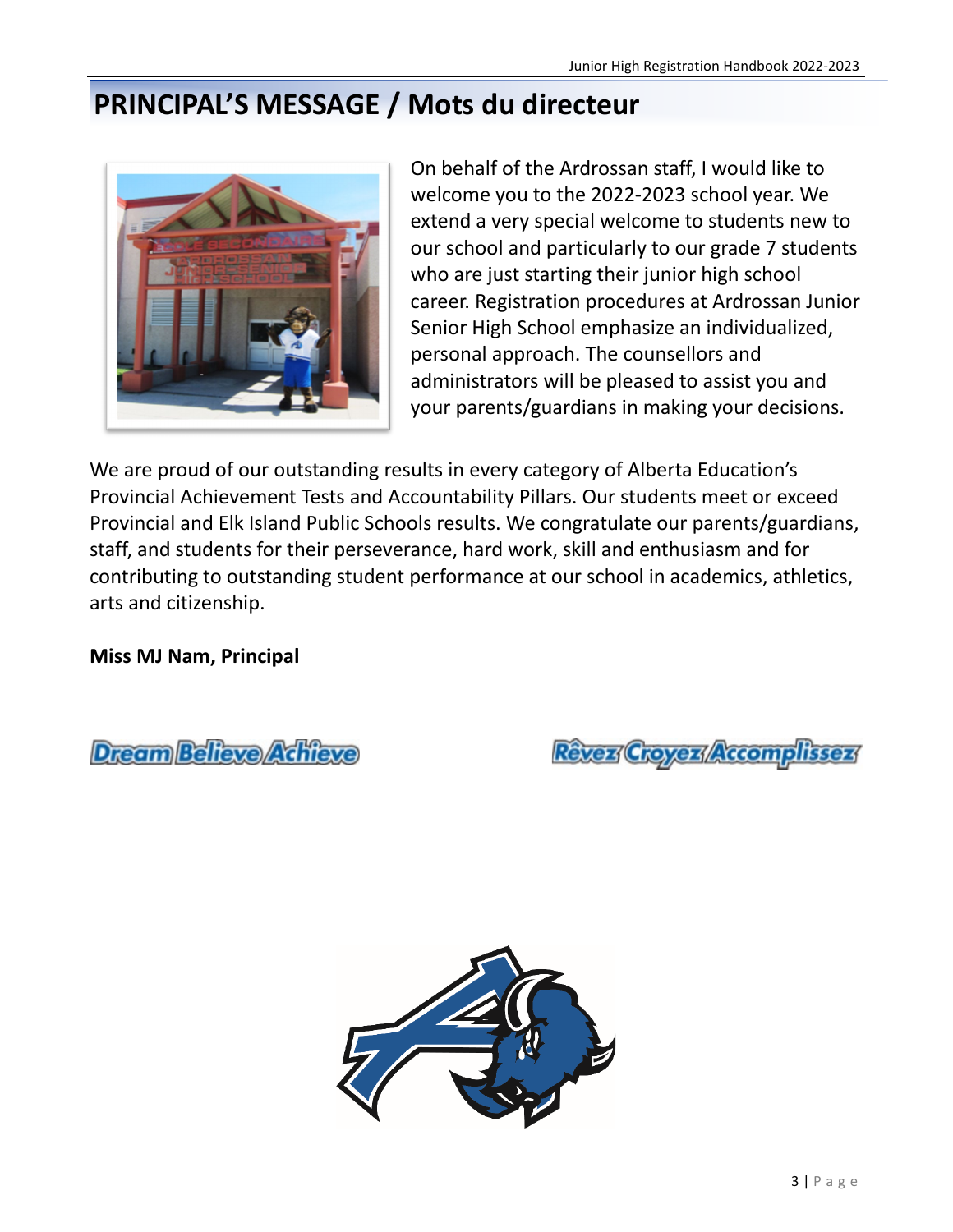# **GENERAL INFORMATION**

Welcome to Ardrossan Jr. Sr. High School, home of the Bison, where our focus is on academic excellence, outstanding fine arts and competitive award-winning athletics. Ardrossan Jr. Sr. High School offers a provincially renowned band program, a state-of-the-art 275 seat theatre that enables us to offer a first-rate drama program and a visual arts program which all provide wonderful opportunities for students to explore the fine arts. Junior high students in Career and Technology Foundations (CTF) use three fully equipped computer rooms, food preparation, fashion design and industrial arts labs.

# **SCHOOL PROGRAMS**

## **FRENCH IMMERSION (Grades 7-9)**

Ardrossan Jr. Sr. High School offers a French Immersion (FI) Program for Grades 7 through 12. A full program is offered at the junior high level and a variety of core courses at the senior high level. The junior high program includes French Language Arts, Science, Social Studies, Math and English Language Arts. Students are also eligible to register in several option courses to further develop their interests and social circles. Students in the FI Program can take advantage of cultural activities and exchanges, important educational aspects of the program.

### **HONOURS PROGRAM (Grades 8 and 9)**

#### *\*Dependent on sufficient enrollment*

The Grade 8 and 9 Honours program offers enrichment, acceleration, and challenge projects in STEM and Humanities to students. Students who are motivated, enjoy a challenge and have well-developed work habits should consider applying for the Honours Program. Selection is based on student interest, 80% or higher in all four core subjects and parental/guardian support. While instruction is enhanced, assessments are the same for both regular and Honours classes. STEM and Humanities projects will enhance programming. Students who are accepted into Honours will receive a letter for next year.

## **INDIVIDUALIZED PROGRAMMING FOR STUDENTS**

We believe all students can learn and experience success and we work to provide an education appropriate to each student's abilities. Junior high students who are identified as having learning difficulties are included in the general classroom setting and some of them may have an Instructional Support Plan (ISP) which guides instruction and builds on individual strengths and needs. Alberta Education offers programs of study called Knowledge and Employability (KAE) for grade 8 and 9 students. Students remain in the general classroom and teachers adjust the curriculum to reflect KAE outcomes which are based on Alberta Education programs of study. KAE courses are available in Grades 8 and 9 English Language Arts, Mathematics, Social Studies and Science. KAE courses focus on the development and application of reading, writing, and mathematical numeracy as well as on the development of employability skills. Students may be identified as benefiting from following the KAE curriculum by their parents, teachers, counselors and administrators based on previous classroom achievement, effort, need for special assistance and levels of achievement. Please contact school counsellors for further information.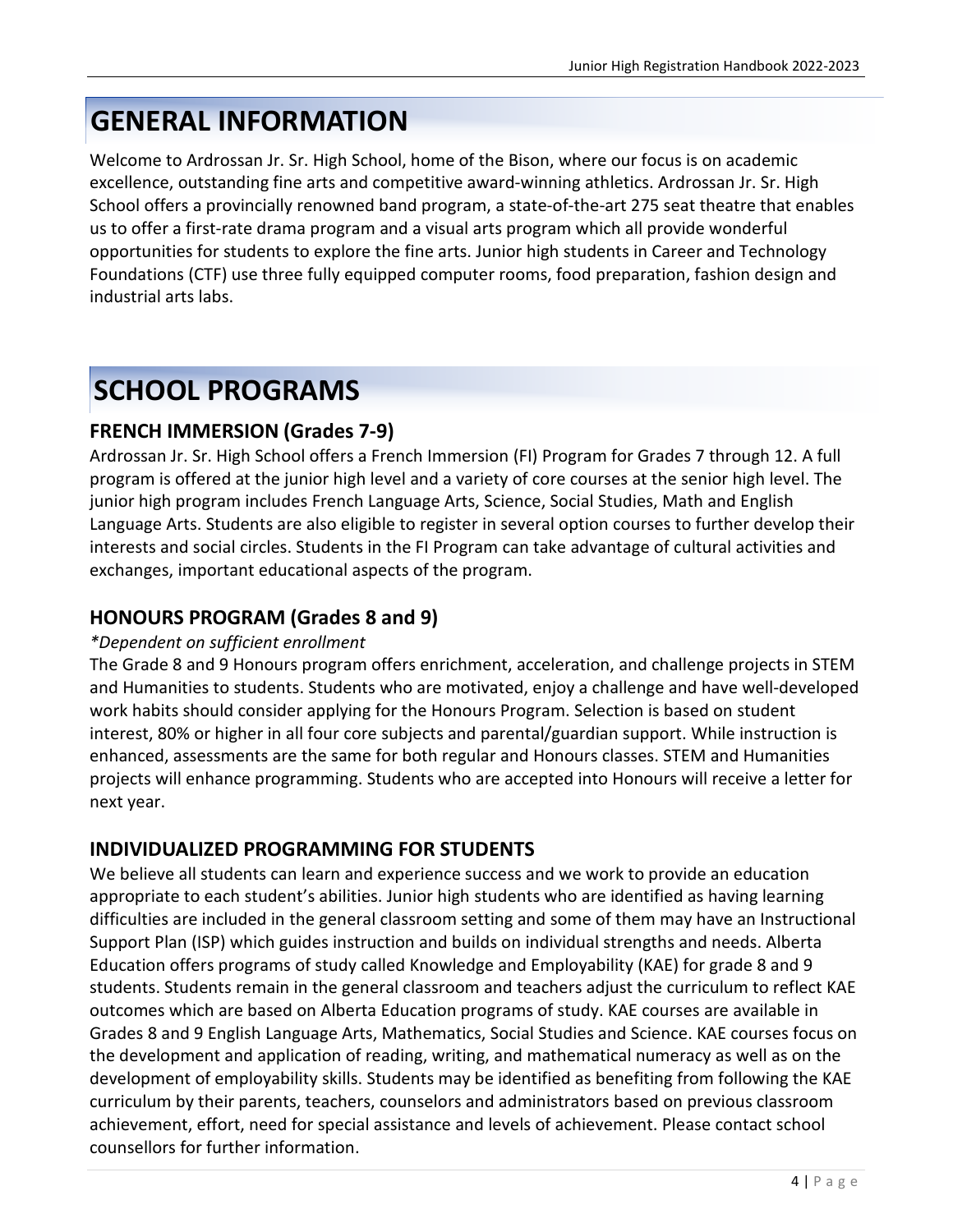# **REQUIRED JUNIOR HIGH SUBJECTS**

#### **ENGLISH LANGUAGE ARTS**

The aim of the English Language Arts program is to enable students to understand and appreciate language and to use it confidently and competently in a variety of situations. The focus is on exploring thoughts, ideas, feelings and experiences, to comprehend and respond personally and critically to print and other media, to manage ideas and information, to enhance the clarity and artistry of communication, and to respect, support, and collaborate with others.

#### **MATHEMATICS**

The aim of mathematics is to prepare students to use math confidently to solve problems, to communicate and reason mathematically, and to appreciate and value mathematics. The focus in Junior High Math is on number systems, powers and exponents, solving equations, polynomials, surface area and rational numbers, transformations, statistics and probability. Junior High Math is largely focused on number skills, algebraic reasoning and mastery of basic skills.

#### **SCIENCE**

The Junior High Science curriculum is guided by the vision that all students have the opportunity to develop scientific literacy, to develop science related knowledge and understand the nature and role of science. Grade 7 Science studies interactions and ecosystems, plants for food and fiber, heat and temperature, structures and forces, and planet Earth. Grade 8 Science focuses on mix and flow of matter, cells and systems, light and optical systems, mechanical systems, and fresh and saltwater systems. Grade 9 Science investigates biological diversity, matter and chemical change, environmental chemistry, electrical principles and technology, and space exploration.

#### **SOCIAL STUDIES**

Social Studies helps students gain the basic knowledge, skills and attitudes needed to become responsible citizens and contributing members of society. Grade 7 students study Canadian history and pre- and post-Confederation. Grade 8 focuses on worldviews: Renaissance, the Aztecs and Japan. Grade 9 Social addresses Canadian issues such as immigration, governance, the justice system, social programs and economic systems.

#### **PHYSICAL EDUCATION**

#### **(Grades 7/8/9)**

The aim of Physical Education is to help students develop the knowledge, skills and attitudes necessary to lead a healthy active life. Students participate in a wide range of units and have access to two large gymnasiums and a wellness centre. School teams have included cross country, volleyball, basketball, badminton, team handball, track and field, cheer and archery.

#### **HEALTH AND LIFE SKILLS**

#### **(Grades 7/8/9)**

This program enables students to make well-informed, healthy choices and to develop behaviors that contribute to the well-being of self and others. The curriculum focuses on wellness, relationship choices, life learning choices and human sexuality.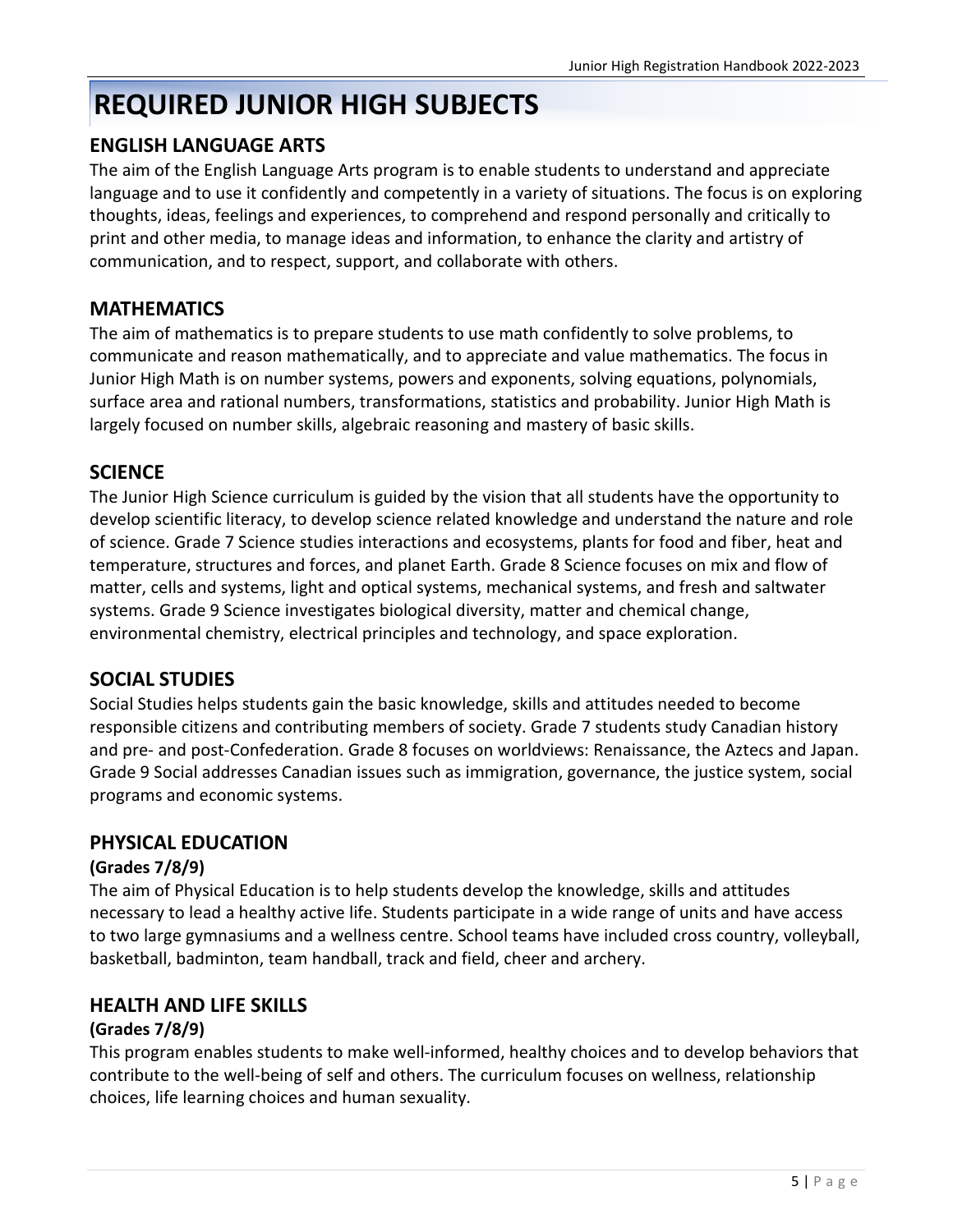# **CAREER TECHNOLOGY FOUNDATIONS**

## **INFORMATION PROCESSING**

#### **(Grade 7)**

Grade 7 students receive instruction in computer studies as an introductory course for one term. The Information Processing class is intended to get students familiar with the computer labs, software and procedures at Ardrossan Jr. Sr. High. The following areas will be covered: Keyboarding Skills, Microsoft Office, Google Apps and a variety of other technology applications.

## **CAREER AND TECHNOLOGY FOUNDATIONS (CTF)**

#### **(Grades 8/9)**

CTF areas: Foods, Visual Communication and Construction as well as one class of Health. The aim of CTF is to help students develop skills they can apply to daily living now and in the future, to investigate career options and to use technology effectively and efficiently.

## **FOODS**

#### **(Grades 8/9)**

Food Studies is an exciting hands-on course where you work in a group setting learning new skills, making new friends and eating your assignments at the end of the class. In this course we will provide you with the basic skills and abilities for planning, preparing and presenting foods, developing your teamwork skills, managing your time and learning safe food practices. You will develop an understanding of the relationship between wellness and food as it relates to nutrition.



#### **COMMUNICATION TECHNOLOGY AND VISUAL COMMUNICATION (Grades 8/9)**

Students are introduced to Animation, Photography, Computer Graphics, Printing and Audio/Video production. In Animation the students will create a short stop motion video. They can also create an animated music lyric video. In Photography, students will learn about composition and exposure and create a presentation of their photographs. For Computer Graphics, students will use an image editing program to modify and create images and then print them as decals, heat transfer, sublimation or wide format prints. In Audio/Video, students will go through the video process from planning to the finished product.

#### **CONSTRUCTION**

#### **(Grades 8/9)**

Students will be introduced to the safe use of tools and equipment found in woodworking. The goal of the program is to teach the students skills that they can use at home and to produce useable projects. Some of the projects produced are: Bowl, Lamp, Serving Tray, Toolbox, Cutting Board, and Wall Shelf.

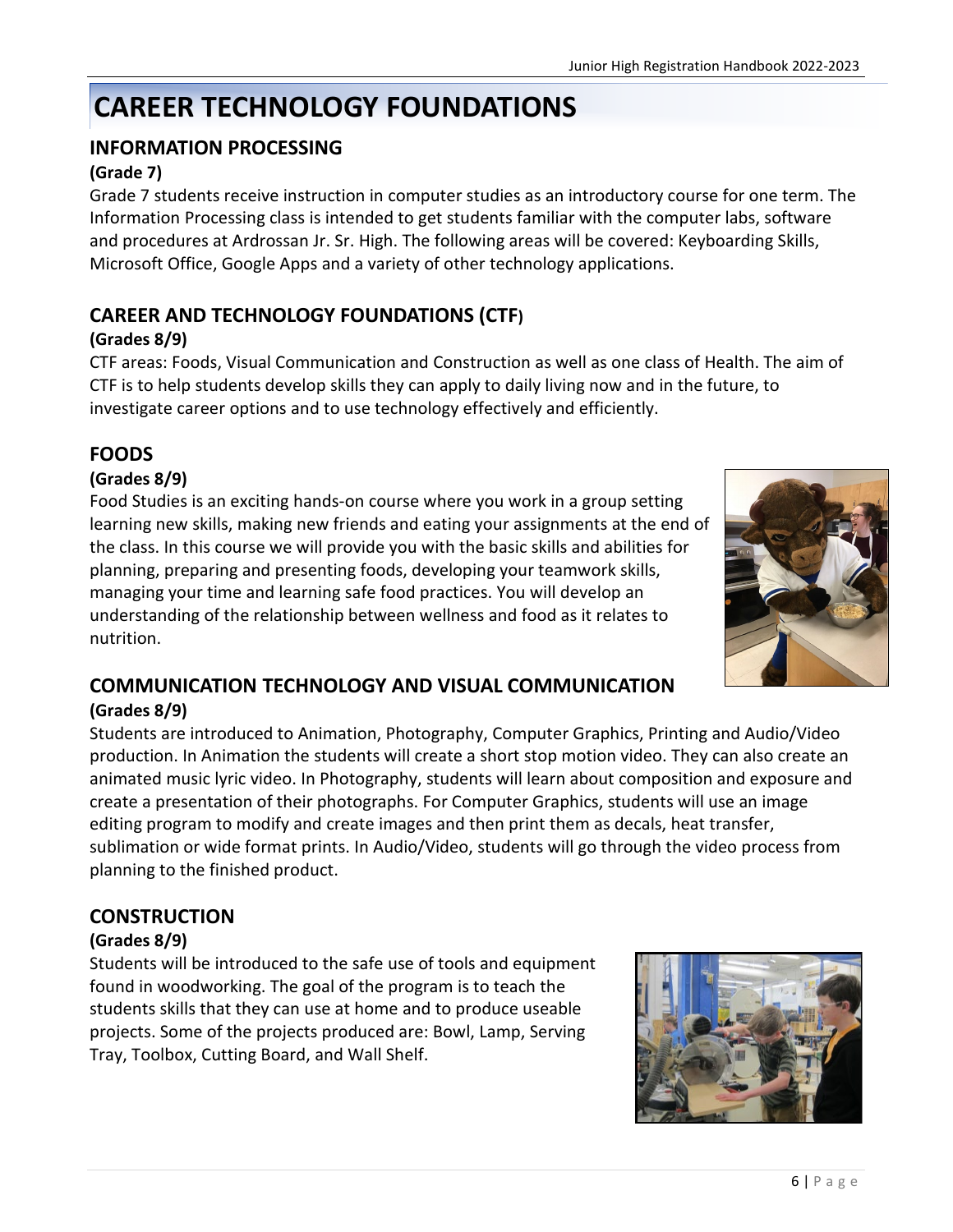# **OPTIONAL JUNIOR HIGH COURSES**

## **ART**

#### **(Grade 7/8/9)**

This is a basic program that looks at the elements and principles of the foundations of art with a focus on drawing. Students are given opportunities to work in a variety of mediums which include paint, pastels, charcoal, chalk, clay, print-making and other materials as required. Each project is designed to reinforce a single art element and gives the student an opportunity to develop their artistic skills. Artwork is displayed in the classroom, the Learning Commons, at parent-student-teacher conferences, at open house, weekly newsletters and art shows.



## **BAND**

#### **(Grades 7/8/9)**

Grade 7 is the beginning class for students who have a desire to learn a musical instrument in a concert band setting. The typical beginning band student has little or no previous musical background, but any singing or piano experience would certainly be beneficial. In Band, students learn how to maintain and play their instruments. Plenty of help is available when selecting and finding the right instrument. *The school supplies instruments which students can rent for a nominal cost or provide their own.* Students learn how to assemble an instrument, how to read and create music and how to appreciate music in the band class. The class performs several concerts

during the year and travels to various schools and other events. Band is an option which you can take from Grade 7 through Grade 12. If you think you might have any interest in playing an instrument, think about starting band in Grade 7. By high school you will be a fine

## **DESIGN STUDIES (formerly Commercial Art)**

performer and experience the fun of travelling to perform concerts.

#### **(Grades 8/9)**

This option provides students with a hands-on, practical application of artistic skills. This course challenges students to be creative while learning the basic skills necessary to prepare work for reproduction. Projects include typography, graphic design, poster design, greeting cards, illustration, cartooning and interior design. Projects are designed to allow students artistic creativity while learning the basic skills and vocabulary of a graphic artist. This option may be taken concurrently with Art 8 or 9.

#### **DRAMA**

#### **(Grades 7/8/9)**

This is a fun-filled introduction to the wonderful world of theatre and drama. Students study movement, vocalization and speech, improvisation and acting. You'll be given plenty of opportunity to perform in the beautiful Ardrossan Community Theatre, the best junior high drama room in the province! If you like to have fun, if you want to be more confident in front of others, and you think you would like to learn more about acting and the theatre, then Drama is for you.

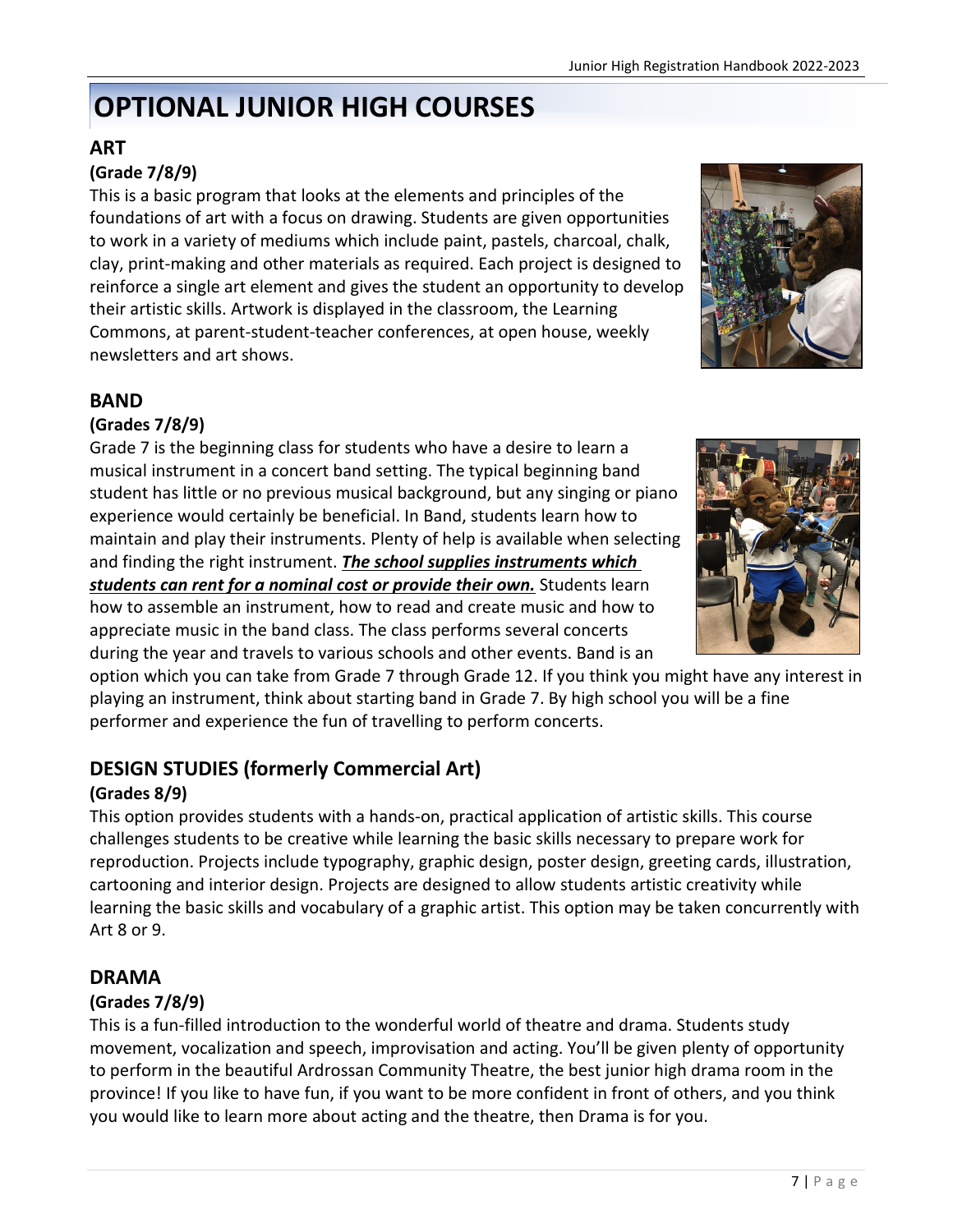# **ENVIRONMENTAL STUDIES**

#### **(Grades 7/8/9)**

Environmental Studies in grade 7 follows the Alberta Hunter Training and Conservation Education Manual. Completion of this course is mandatory for all hunters in Alberta. At the end of the course, students will have the opportunity to earn their certification to hold an Alberta hunting license. Hunter ethics, game animal identification, firearms, equipment, survival, bow hunting, field techniques, first aid, game management and legal responsibilities are major components of the course. Included is



a three-day survival camping and firearms use trip to enhance the classroom component.

Environmental Studies in grade 8 focuses on the Alberta Fishing Education Manual. Additional coursework may include the study of aquatic ecosystems, watersheds and water safety. There are two one-day field trips, ice-fishing and open water pond fishing, to practice the techniques learned in class.

Environmental Studies 9 teaches students environmental awareness and the importance of a healthy environment for all of us. It includes units on saving species, local wildlife identification and global and local issues affecting the environment. Students will also learn historical and current perspectives in environmental thought, from early conservation efforts to extreme environmentalism. There is a two-day tent camping field trip to the Lesser Slave Lake Bird Observatory to view monitoring firsthand and participate in outdoor pursuits as weather permits.

#### **FASHION STUDIES**

#### **(Grades 7/8/9)**

In Fashion studies we take a hands-on approach to learning about Fashion and Design. Students will do a variety of products ranging from learning elements of design, fashion illustration, fabric dying to crafting, sewing and quilting. In Fashion, students will use both hand and machines to sew. Students work with woven, non-woven and knit fabrics and practice applying decorative techniques to a variety of their projects. Students who have sewn before are able to build on their current skills by creating more challenging projects.

#### **FILM STUDIES**

#### **(Grade 9)**

Film Studies invites students to study film as art, embracing the technological and literary aspects of the medium. Students will broaden their understanding by examining a variety of films from a variety of times and cultures, as well as work to create short films of their own.

## **FRENCH AS A SECOND LANGUAGE (FSL)**

#### **(Grades 7/8/9)**

Come learn Canada's other official language! Students can extend their knowledge of Canada and the world. Language learning provides students with the competitive edge needed to succeed in today's Canada and our global economy. Besides learning the French language, students will be introduced to French culture, cuisine, film and music. Much of the learning at the Junior High level is oral language and activity based. This is a complementary course offered to students who wish to continue FSL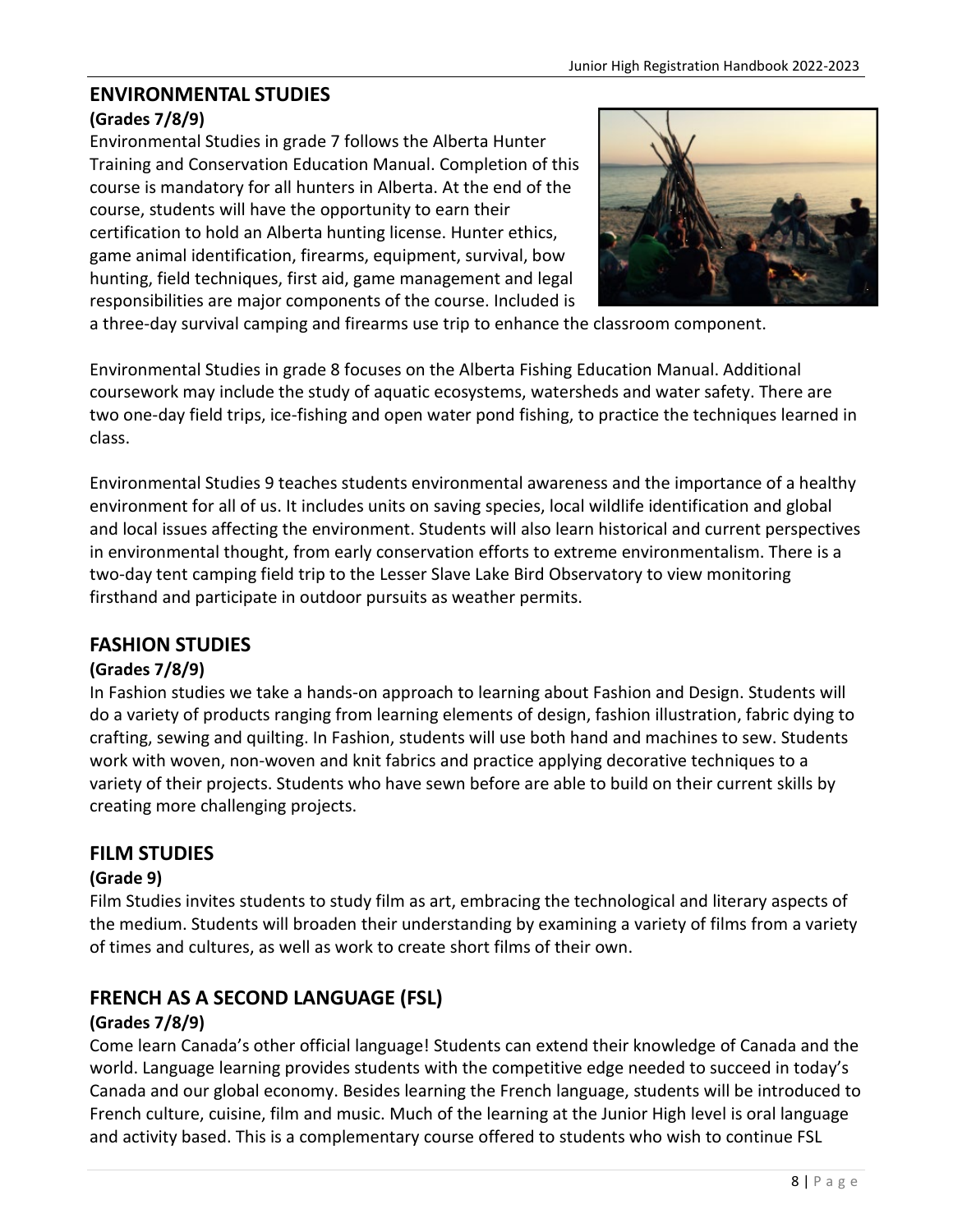after elementary school. Did you know? The goal for language learning in Alberta schools is to have students communicate and interact in two or more languages!

#### **GUITAR/MUSIC**

#### **(Grade 8)**

Guitar/Music 8 is a course for all students with little or no previous musical experience and those with lots of experience. Students will learn the parts of the guitar, care for the guitar, tuning, strumming, and playing beginner songs. Participation in Guitar/Music promotes self-expression, creativity, collaboration, and communication skills. Guitar is focused on the development of instrumental guitar technique, musicianship, making meaning through music, and understanding of theory for individuals and small ensembles. The guitar is a versatile instrument that can be used to play music ranging from classical, contemporary, jazz, punk, rock, metal, country, funk, folk and blues, as well as a supporting instrument in hip hop and similar styles.

#### **GUITAR/MUSIC**

#### **(Grade 9)**

Guitar/Music 9 is a course for all students with little or no previous musical experience and those with lots of experience. Student do not need to have Guitar/Music 8, but students that did take it will do more advance material. Students will learn the parts of the guitar, care for the guitar, tuning, strumming, and playing beginner songs. Participation in Guitar/Music promotes self-expression, creativity, collaboration, and communication skills. Guitar/Music is focused on the development of instrumental guitar technique, musicianship, making meaning through music, and understanding of theory for individuals and small ensembles. The guitar is a versatile instrument that can be used to play music ranging from classical, contemporary, jazz, punk, rock, metal, country, funk, folk and blues, as well as a supporting instrument in hip hop and similar styles.

#### **MEDIA STUDIES**

#### **(Grades 8/9)**

The Media Studies program is designed to help students understand media on a critical, rather than an acceptance level, with the goal of making them more discriminate consumers and media creators. Content will be topical and current as well as historical. By creating projects in several areas of media, students will develop terminology and analysis skills, as well as work with tools to create various forms of media. Media forms that will be studied over the course of two years include: print, film, other visual media, sound and music media, advertising, news and social media. Students will be expected to participate in class discussions as well as analyze and create a variety of media forms.

#### **PERFORMING ARTS**

#### **(Grades 8/9)**

This is a course designed to accentuate one of the five main drama strands – Performance. The other four strands, Movement, Speech, Theatre Studies and Technical Theatre, will be touched upon, but this class is an acting class which culminates in performances for a variety of audiences. Students are evaluated during rehearsal and performance. Both process and product are essential components of the marking system.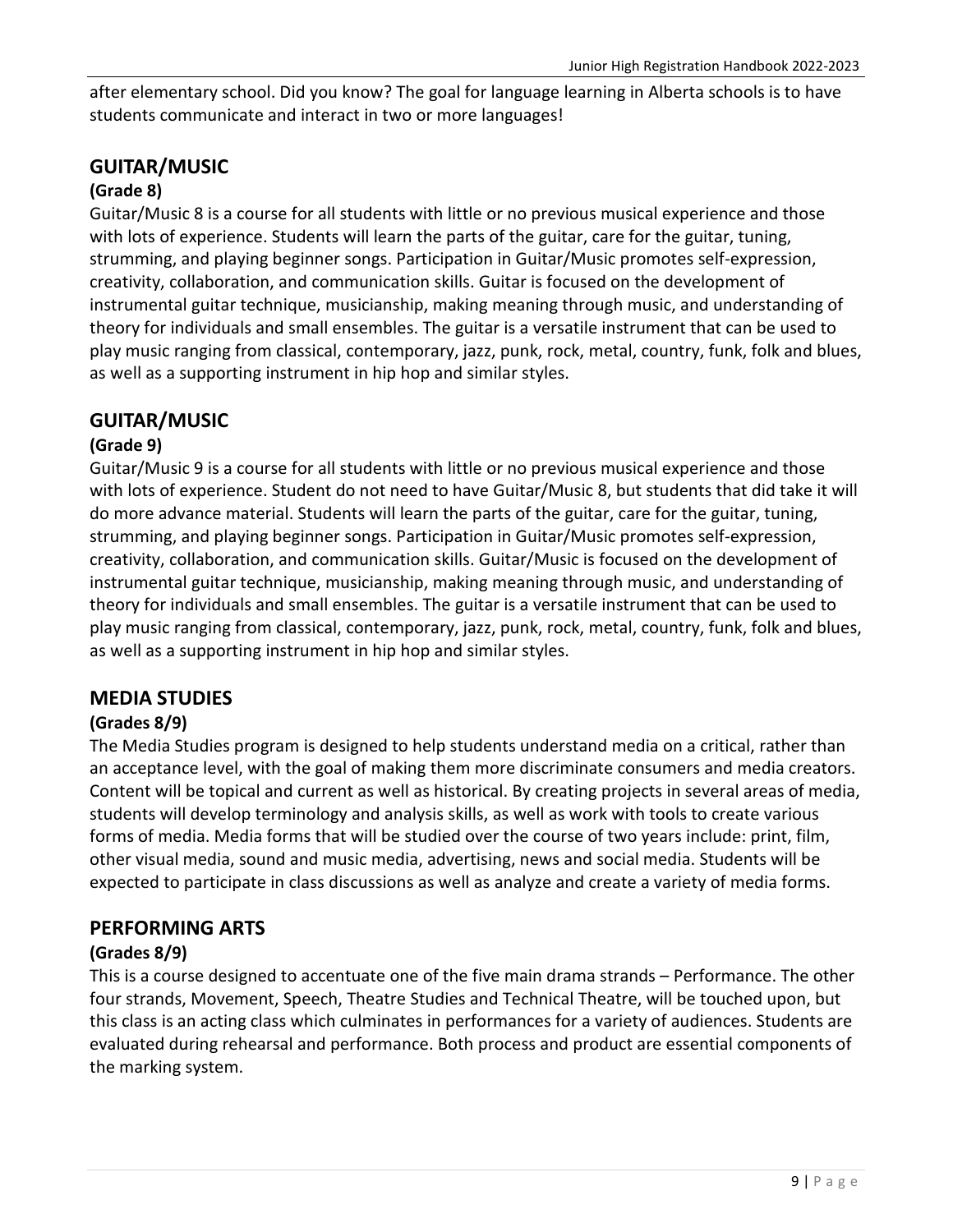# **RECREATIONAL FITNESS**

# **(Grade 7)**

Recreational fitness is an introductory course to lifetime sports and wellness. Course content includes fitness and training principles, sports, safety and lifetime leisure activities such as golf, bowling and hiking. Recreational fitness will encourage healthy attitudes combined with fair play and sportsmanship in recreational activities.

## **ROBOTICS**

#### **(Grade 9)**

This is a beginning course in robotics. We will be utilizing Lego Mindstorm kits, Robolab software and various Lego Robotics materials. The objective of this course is to introduce the student to basic programming as well as problem solving strategies. This course will involve students in the development, building and programming of a LEGO Mindstorm EV3 robot. Students will work handson in teams to design, build, program and document their progress. Topics may include motor control, gear ratios, torque, friction, sensors, timing, program loops, logic gates, decision making, timing sequences, propulsion systems and binary number systems.

## **SPORTS ACCELERATION**

#### **(Grades 8/9)**

This course is designed to increase students' knowledge of sports training, anatomy, physiology, nutrition and personal wellness. Students will be instructed and practice proper training in the discipline of sports mastery and be able to implement their own training for their chosen sport interest. Such sports training that can be included are football, basketball, volleyball, badminton, cheerleading, rugby, soccer and track and field. Students will also learn the basics of weight training, plyometrics, sports psychology and peer mentorship.